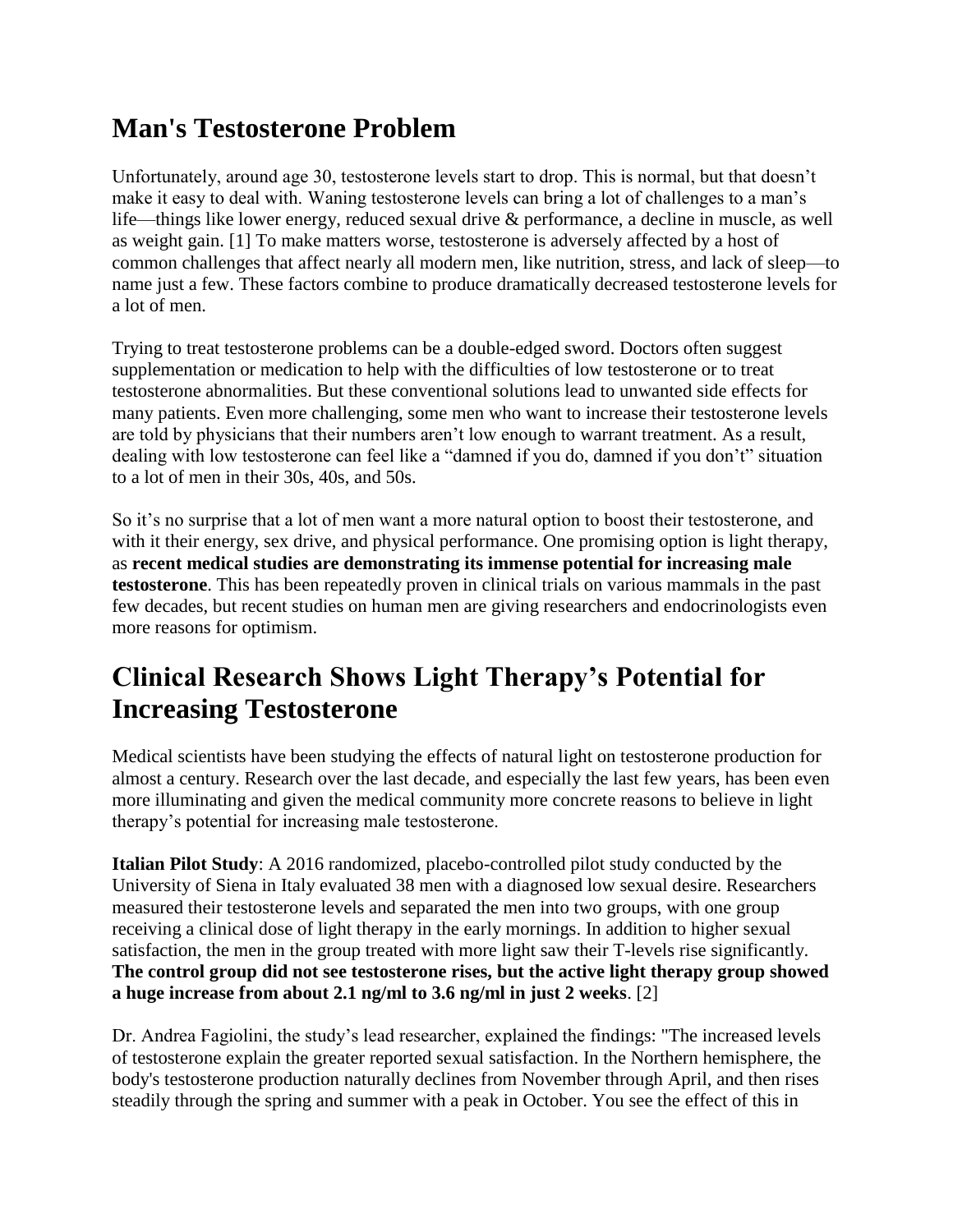reproductive rates, with the month of June showing the highest rate of conception. The use of the [light therapy device] really mimics what nature does." [3]

**Male Fertility**: Numerous other studies over the last 5 years have found that increased natural light exposure to a man's testes and sperm actually increases sperm motility, or how well individual spermatozoa are able to move and swim. Motility is a key measure of male fertility and reproductive health. As a result, many researchers are concluding that light therapy can have a significant effect on treating male infertility. [4,5,6,7]

In addition to noting increased sperm motility, a 2017 study published in *Scientific Reports* found that these treatments were safe, and did not induce any oxidative DNA damage to the sperm or testes. [8]

**Previous Laboratory Research on Mammals**: Although in-human clinical research on testosterone and light therapy is still in its early stages, and more trials are needed, there's no doubt it's very promising. For example, the recently published research on men builds on a larger base of analysis conducted on laboratory mammals and their testosterone levels.

A 2013 study in *Biomedical Research* found that red light therapy at 670 nanometers (nm) increased the serum testosterone levels of lab rats, with no noted side effects. [9] Another 2013 study on testosterone in rats published in the *Nepal Medical College Journal* found that the follicle-stimulating hormone (FSH) and luteinizing hormone (LH), which are connected to the production of testosterone and natural sex steroids, were elevated in rats subjected to light for 70 days. [10] The FSH and LH pathway is essentially the same in humans, and they're referred to as "gonadotropins" because of their ability to stimulate testicular function

Other studies on the motility of dog and boar sperm have shown the same type of positive results in laboratory settings. [11,12]

#### **How Does Red Light Therapy Boost Testosterone Levels?**

Although numerous trials are finding increased male testosterone with light therapy, the precise reasons and biological mechanisms of action aren't fully understood at this point. In other posts, [we explained how the human body absorbs red and near infrared light,](https://joovv.com/blogs/joovv-blog/how-does-red-light-therapy-work) which encourages increased cellular chemical energy transportation—otherwise known as adenosine triphosphate (ATP). Just as improved function can be observed throughout various bodily processes from increased ATP energy, many of these studies suggest that **red and near infrared light wavelengths can stimulate the Leydig cells, which are responsible for producing testosterone in the testicles. Its theorized that this enhanced energy production can help naturally increase testosterone hormone.** [6, 9,10]

Leading researchers have posited some other theories, and they're not mutually exclusive. Some believe that red and near infrared wavelengths stimulate photoreceptive proteins in the testes, resulting in higher testosterone production, as shown in studies as far back at 1939. [13]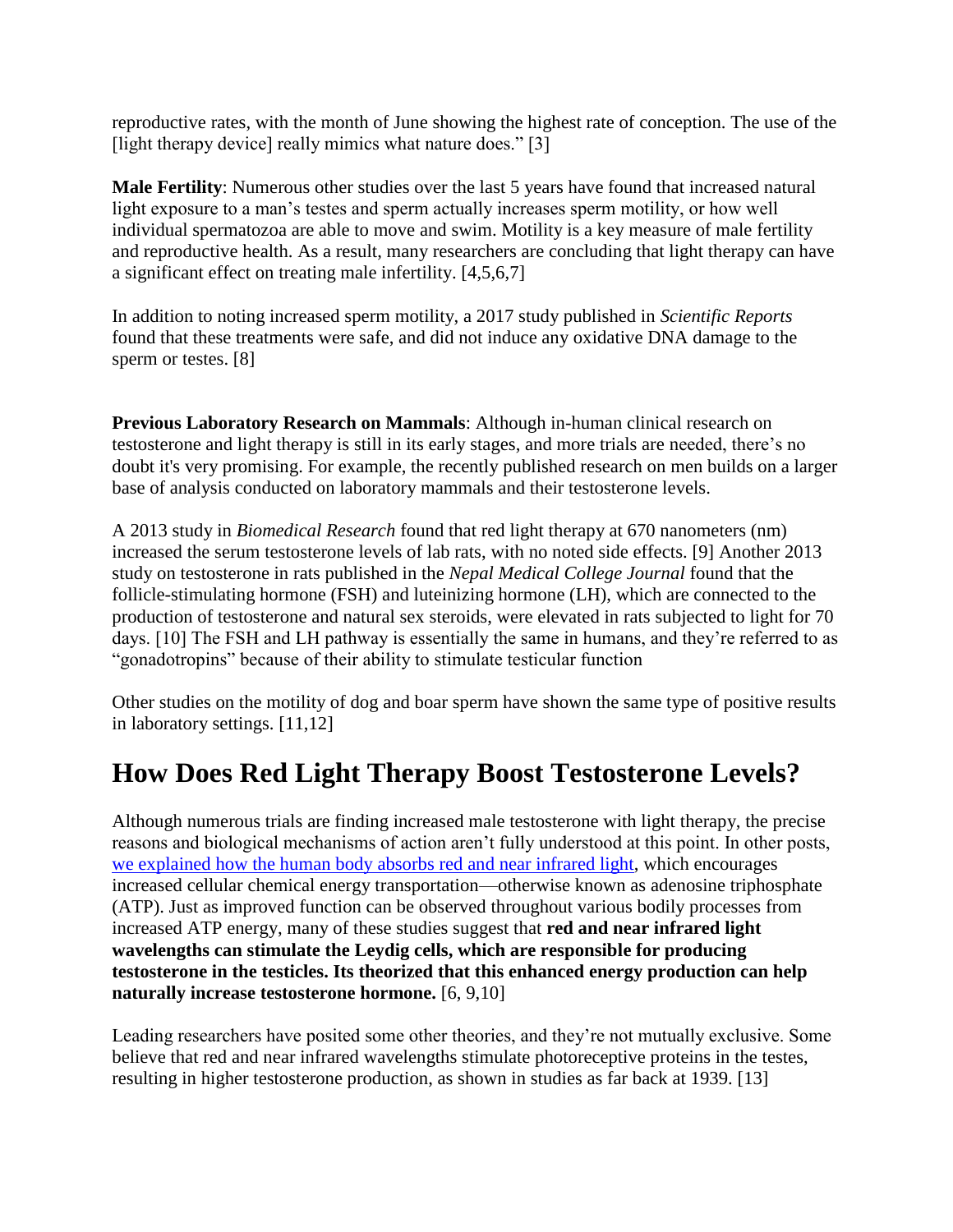Researchers from the aforementioned 2016 University of Siena study suggested that light therapy interacts with the pineal gland in the brain, which plays a major role in human reproduction. [14]

While medical science is still working on identifying the exact mechanisms, it's pretty clear there's a relationship between natural light and male testosterone, both in human men and other mammals. This aligns with the large amount of anecdotal evidence we hear all the time from trainers, athletes, physicians, and health & fitness pros who report major testosterone increases after using our full-body light therapy devices.

# **An Important Note on Heat & Safety**

No man wants to put their sexual health in jeopardy with a risky or unproven treatment. But some men have reported potentially negative effects to their testes when using some forms of energy therapy in the past. However, the key is that those negative effects have come from suboptimal products with excessively long wavelengths of light that produce too much heat.

[The Contour Light](https://joovv.com/pages/shop) devices incorporate clinically-proven red and near infrared wavelengths in the mid-600s & mid-800s nm range, also known as the "therapeutic window" of light therapy. Because wavelengths above 1,000 nm produce much more radiant heat, **it's critical to use a high-quality LED light therapy device that delivers optimal power with proven (and safe) wavelengths.** All of Contour Light's devices were specially designed to meet these vital criteria.

Although not specifically cleared for testosterone treatments, Contour Light's products are registered as class II medical devices by FDA and their entire production process has passed rigorous quality and safety inspections. Beyond regulatory bodies, light therapy with red and near infrared wavelengths has been deemed as very low-risk by scientists too. A 2013 study of light therapy treatments conducted by Harvard and MIT researchers praised its "noninvasive nature and almost complete absence of side effects." [15]

### **Conclusion: Light Therapy Could be a Game-Changer for Boosting Natural Male Testosterone**

Emerging research on light therapy and its effect on male testosterone, fertility, and sex drive is extremely encouraging. Taken together with previous lab research, and the current experiences of top athletes and trainers using Contour Light, it's clear that light therapy has the potential to be a game-changer for men who are looking for an increase in natural testosterone production.

Scientific Sources and Medical References:

[\[1\]](https://www.healthline.com/health/low-testosterone#low-testosterone) *Healthline*, Gotter A and Rogers G, MD. Low Testosterone in Men. *Healthline*. Jul 2016.

[\[2\]](https://www.sciencedaily.com/releases/2016/09/160918214443.htm) Fagiolini A et al. Lack of interest in sex successfully treated by exposure to bright light. European College of Neuropsychopharmacology. Sept 2016.

[\[3\]](https://www.alliedacademies.org/articles/the-effects-of-low-level-laser-therapy-lllt-on-the-testis-in-elevatingserum-testosterone-level-in-rats.pdf) European College of Neuropsychopharmacology (ECNP). "Lack of interest in sex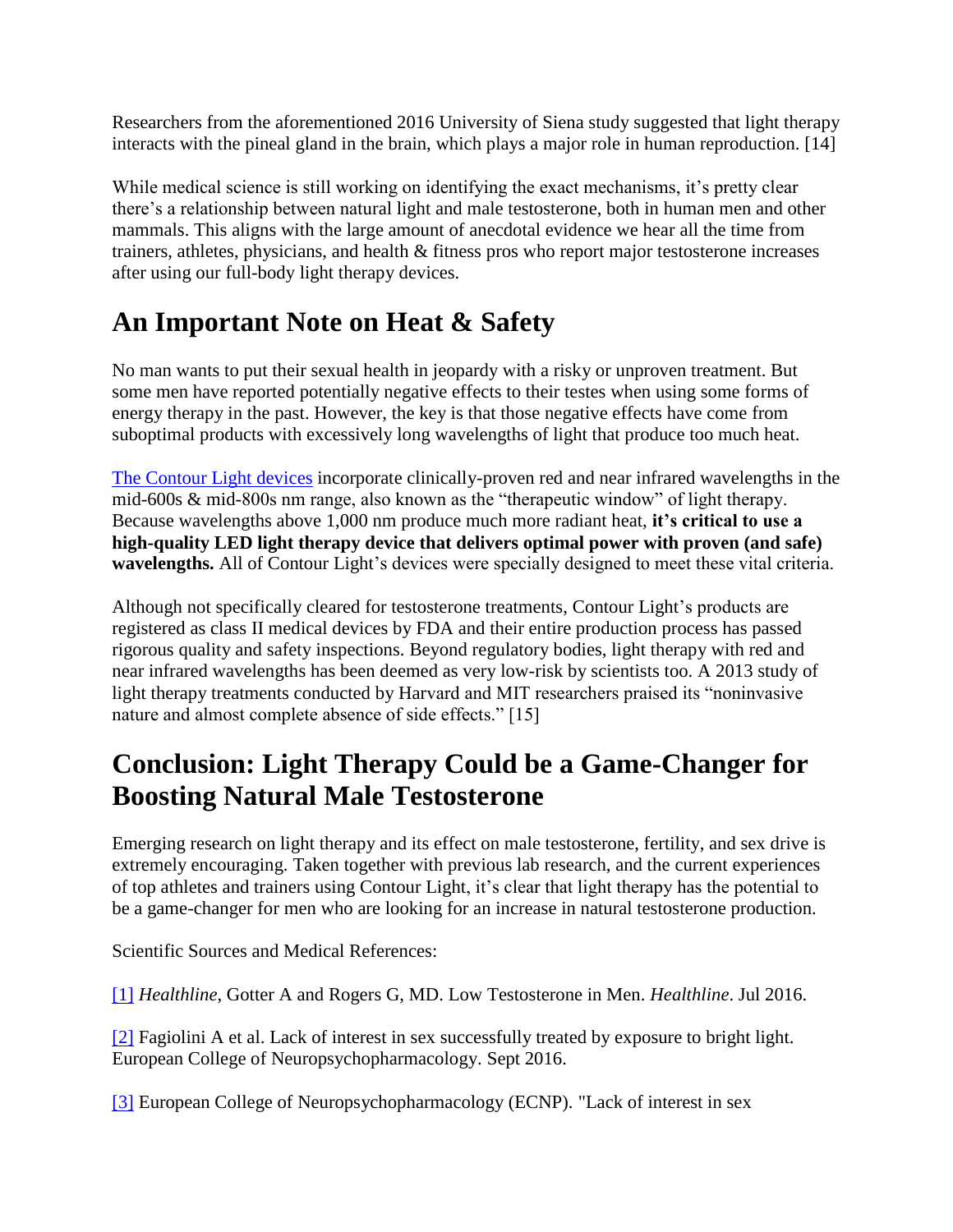successfully treated by exposure to bright light." ScienceDaily. ScienceDaily, 18 September 2016.

[\[4\]](https://www.ncbi.nlm.nih.gov/pubmed/29806585) Vladimirovich Moskvin S., Ivanovich Apolikhin O. Effectiveness of low level laser therapy for treating male infertility. Biomedicine (Taipei). 2018 June; 8(2):7.

[\[5\]](https://www.ncbi.nlm.nih.gov/pubmed/25204851) Ban Frangez H., Frangez I., Verdenik I., Jansa V., Virant Klun I. Photobiomodulation with light-emitting diodes improves sperm motility in men with asthenozoospermia. Laser in Medical Science, 2015 Jan;30(1):235-40.

[\[6\]](https://www.ncbi.nlm.nih.gov/pubmed/23407899) Salman Yazdi, R., Bakhshi, S., Jannat Alipoor, F. et al. Effect of 830-nm diode laser irradiation on human sperm motility. Lasers Med Sci. (2014) 29: 97.

[\[7\]](https://www.ncbi.nlm.nih.gov/pubmed/28966858?log%24=activity) Chow KW, Preece D, Burns MW. Effect of red light on optically trapped spermatozoa. Biomedical Optics Express. (2017) Aug 23;8(9):4200-4205.

[\[8\]](https://www.ncbi.nlm.nih.gov/pubmed/28425485) Preece D., Chow KW, Gomez-Godinez V., Gustafson K., et al. Red light improves spermatozoa motility and does not induce oxidative DNA damage. Scientific Reports. 2017 Apr 20;7:46480.

[\[9\]](https://www.alliedacademies.org/articles/the-effects-of-low-level-laser-therapy-lllt-on-the-testis-in-elevatingserum-testosterone-level-in-rats.pdf) Ahn JC, Kim YH and Rhee CK. The effects of low level laser therapy (LLLT) on the testis in elevating serum testosterone level in rats. Biomedical Research. 2013; 24(1):28-32.

[\[10\]](https://www.ncbi.nlm.nih.gov/pubmed/24592797) Biswas NM, Biswas R, et al. Effect of continuous light on spermatogenesis and testicular steroidogenesis in rats: Possible involvement of alpha 2u-globulin. *Nepal Med Coll J*. 2013;15(1):62-64.

[\[11\]](https://www.ncbi.nlm.nih.gov/pubmed/26931070) Yeste M., Codony F., Estrada E., Lleonart M., et al. Specific LED-based red light photostimulation procedures improve overall sperm function and reproductive performance of boar ejaculates. Scientific Reports. 2016 Mar 2;6:22569.

[\[12\]](https://www.ncbi.nlm.nih.gov/pubmed/15838719) Corral-Baqués M., Rigau T., Rivera M., Rodríguez JE, Rigau J. Effect of 655-nm diode laser on dog sperm motility. Lasers in Med Science. 2005;20(1):28-34.

[\[13\]](https://academic.oup.com/endo/article-abstract/25/1/7/2772602?redirectedFrom=PDF) Myerson, A. Influence of ultraviolet radiation on excretion of sex hormones in the male. Endocrinology. 1939;25:7-12.

[\[14\]](https://www.ncbi.nlm.nih.gov/pubmed/9079415) Aliendri V., Spina V., Morini A. The Pineal Gland and Reproduction. Human Reproduction Update.1996 May-Jun;2(3):225-35.

[\[15\]](https://www.ncbi.nlm.nih.gov/pubmed/24049929) Avci P, Gupta A, et al. "Low-level laser (light) therapy (LLLT) in skin: stimulating, healing, restoring." Seminars in Cutaneous Medicine and Surgery. Mar 2013; 32(1): 41-52.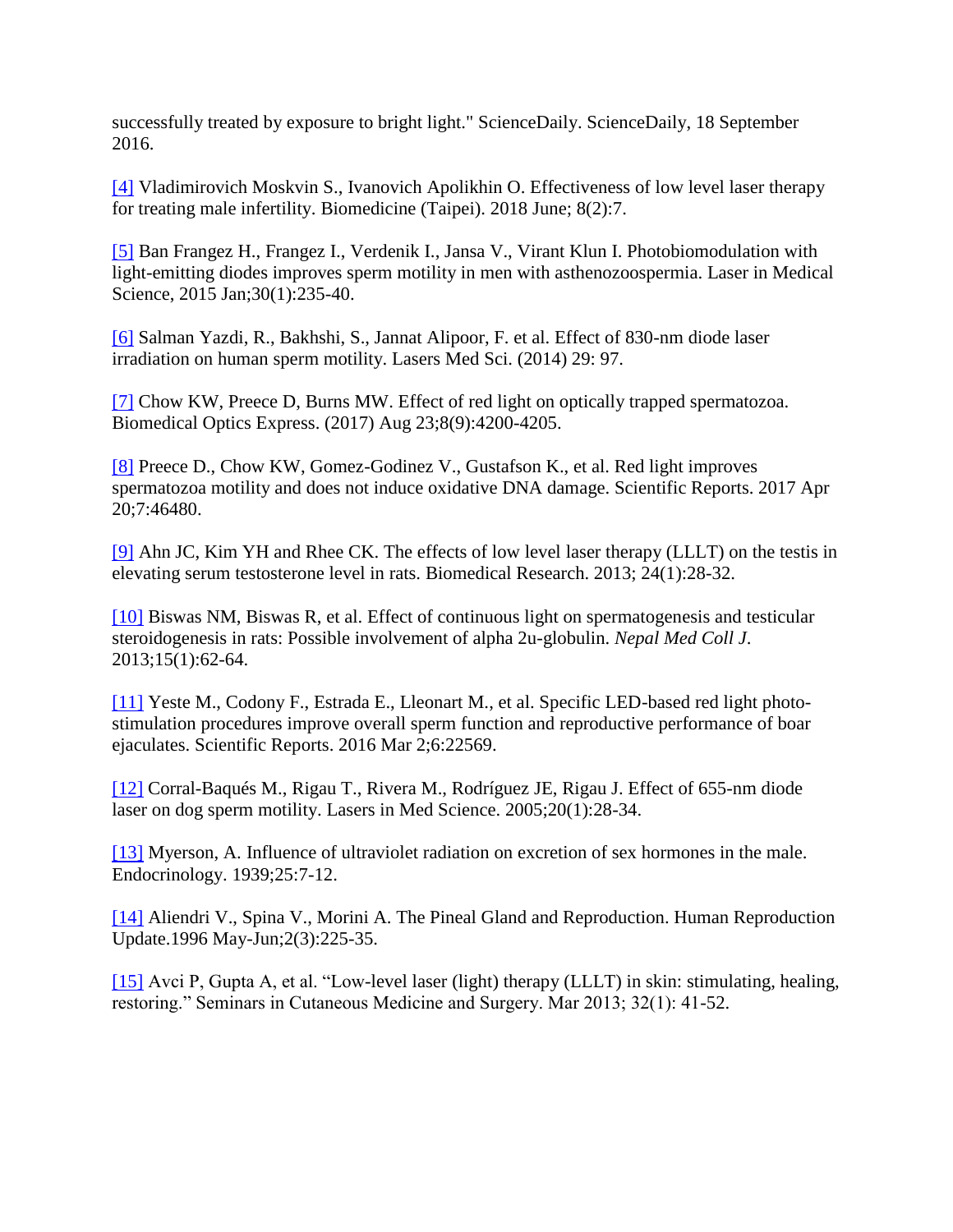#### **Light Therapy Shows Promise for Boosting Sex Drive, Performance, & Treating Male Infertility**

- $\bullet$
- $\bullet$

We've written about [light therapy and boosting testosterone.](https://joovv.com/blogs/joovv-blog/promising-evidence-red-light-therapy-increasing-testosterone) This article goes further and breaks down recent research on light therapy and male sexual performance & infertility. The early results are extremely encouraging and show light therapy's potential to be an effective natural treatment for male infertility, low sex drive, and overall sexual performance.

# **Clinical Research on Light Therapy & Sex**

Recent clinical research shows light therapy's immense potential for treating male infertility and problems with sexual performance—in a way that is natural, non-invasive, chemical & drug-free, and doesn't come with a big list of nasty side effects.

Light therapy has been widely studied in clinical trials, and found to deliver health benefits in large part by [stimulating cells to produce more ATP energy,](https://joovv.com/blogs/joovv-blog/how-red-near-infrared-light-stimulates-cellular-respiration-boosts-energy-production) leading to improved overall bodily function. While light therapy's positive effects on skin health, joint pain, burns & scars, and muscles are well-established, research into its effects on male testosterone, sexual performance, and fertility is still in a comparatively earlier stage. However, more and more science is emerging, and the early clinical results are extremely encouraging.

**More Testosterone**: It's normal for testosterone levels to start dropping in your 30s and 40s, and low T is often a root cause of a man's sexual concerns as he gets older. It's clear that more testosterone generally translates to a higher sex drive, more energy, and more sexual satisfaction for men and their partners. Recent published studies are showing that natural light exposure can increase male testosterone levels quite significantly. We wrote this related article about [light](https://joovv.com/blogs/joovv-blog/promising-evidence-red-light-therapy-increasing-testosterone)  [therapy & testosterone](https://joovv.com/blogs/joovv-blog/promising-evidence-red-light-therapy-increasing-testosterone) that dives into that research.

**2016 Sexual Satisfaction Study**: One of the clinical results we examined in that testosterone article is a 2016 randomized, placebo-controlled University of Siena pilot study that evaluated men with low sexual desire. Researchers found that men treated with light therapy saw significant rises in their T-levels. Beyond just testosterone, **researchers documented a notable increase in patients' sexual satisfaction as well**. [1]

The men indicated their level of sexual desire and satisfaction before the study, and then again afterward. The group that received daily light therapy treatments with a clinical dose saw a big increase in both sexual desire and testosterone, while the control group did not see major increases in either.

Dr. Andrea Fagiolini, the study's lead researcher, summarized the sexual satisfaction results:

"*We found fairly significant differences between those who received the active light treatment,*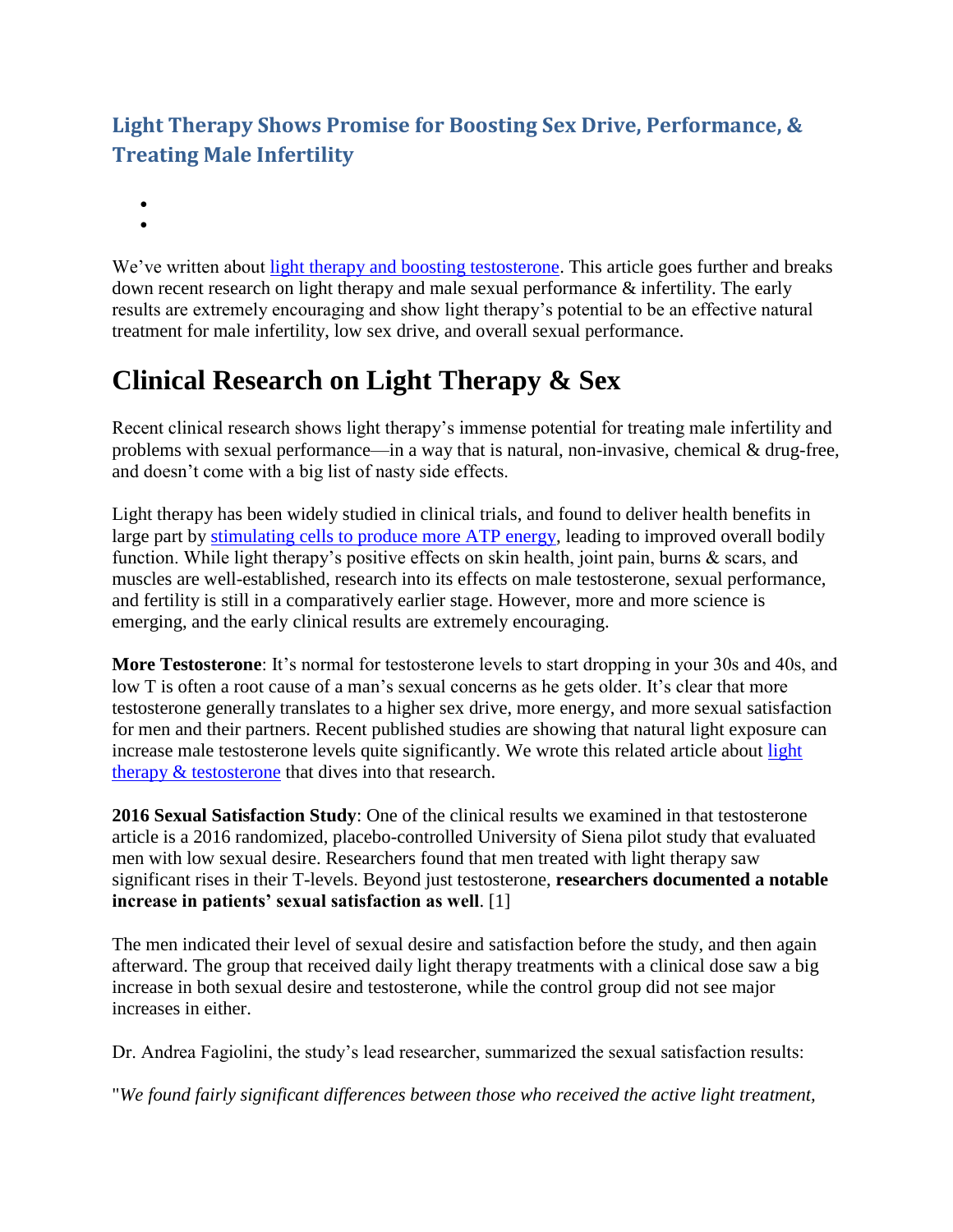*and the controls. Before treatment, both groups averaged a sexual satisfaction score of around 2 out of 10, but after treatment, the group exposed to the bright light was scoring sexual satisfaction scores of around 6.3—a more than 3-fold increase on the scale we used. In contrast, the control group only showed an average score of around 2.7 after treatment.*" [2]

This was a relatively small pilot study, and more research is needed on light therapy and sexual health, but the results are very encouraging.

# **Light Therapy for Male Fertility & Sperm Health**

In comparison to testosterone production, there has been much more research conducted on light therapy and its effects on male reproductive health & sperm function. More clinical data is needed, but the existing findings offer optimism for a more natural and effective infertility treatment for guys trying to have children.

1 in 6 couples in the United States deals with infertility, and it's a complicating factor for 30- 50% of couples trying to have their second child. [3,4] So it's no small problem, and if you're struggling to get pregnant, you're far from alone.

Much of the existing research on light therapy is focused on sperm motility, which measures how well individual spermatozoa are able to move and swim. This is central to fertility; as one study puts it: "The ability to successfully fertilize ova relies upon the swimming ability of spermatozoa" [5]

#### **Numerous studies over the last 5 years have found that increased natural light exposure to a man's testes and sperm increases sperm motility.**

A 2015 Slovenian study analyzed 30 infertile men with impaired sperm motility, known medically as asthenozoospermia. Semen samples were treated with different wavelengths of natural light and motility was measured. The study's authors concluded:

*"In the non-treated semen samples, the average ratio of rapidly progressive sperms was 12% and of immotile sperm 73%. Treating with LED significantly increased the proportion of rapidly progressive sperm...and significantly decreased the ratio of immotile sperm. All differences were highly statistically significant. This finding confirmed that photobiomodulation using LED improved the sperm motility in asthenozoospermia regardless of the wavelength."* [6]

This is consistent with the findings of a recent 2018 study that analyzed light therapy and male reproductive health and concluded: "(light therapy) is recommended as an integral part of the complex treatment of infertility." [7]

**Both Red & Near Infrared Wavelengths are Effective:** A 2014 study treated sperm samples with near infrared light in the mid-800 nm range and tested for motility, finding a significant increase. [8] A separate 2017 study treated samples of trapped spermatozoa with red light in the mid-600 nm range and found it drastically improved sperm swimming speed and force. [9] These